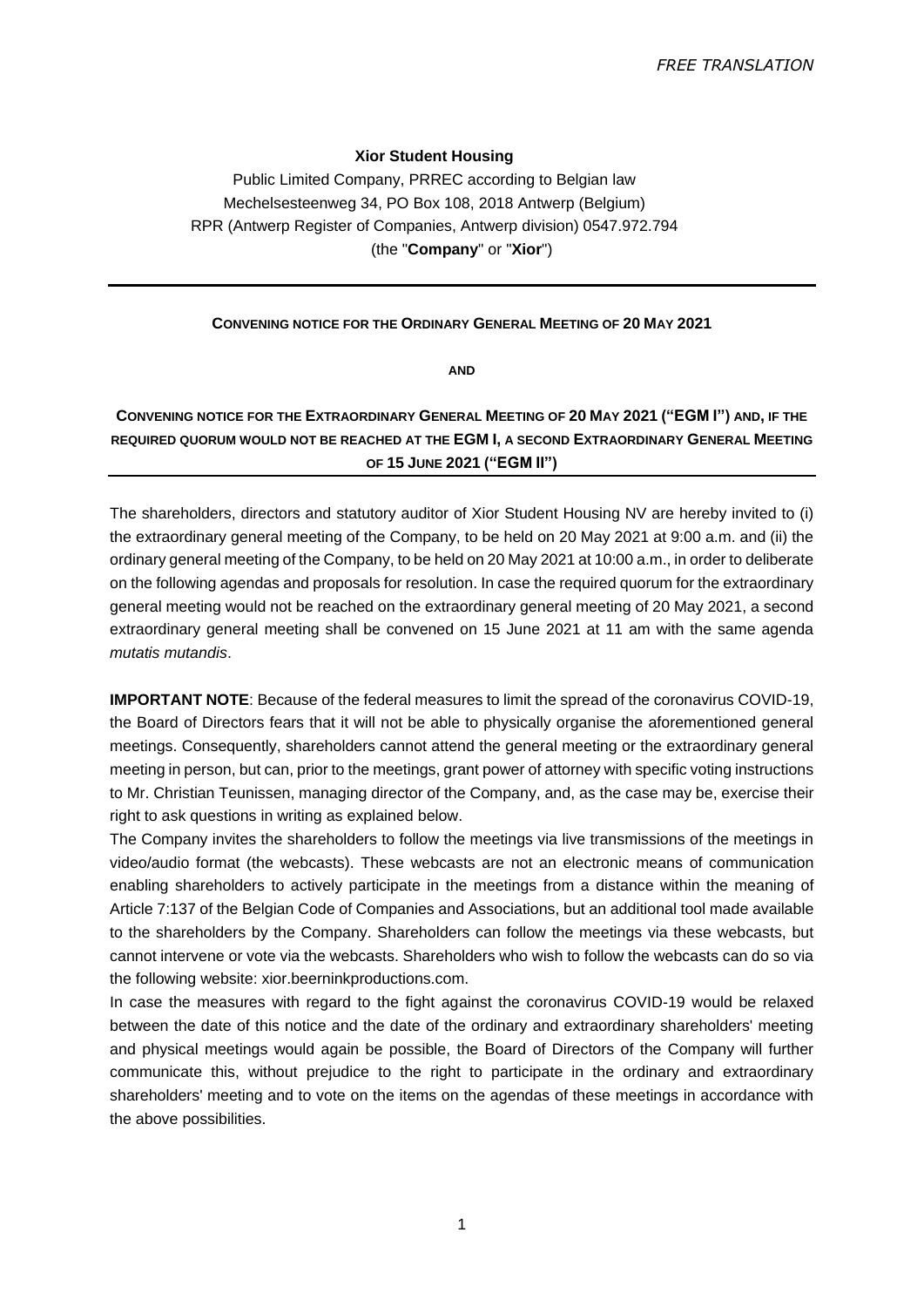# **AGENDA OF THE ORDINARY GENERAL MEETING**

### **1. Xior Student Housing NV**

- 1.1. Acknowledgement of the annual reports of the Board of Directors relating to the statutory and consolidated annual accounts of the Company as at 31 December 2020 (mere acknowledgement - no proposal for resolution).
- 1.2. Acknowledgement of the reports of the Statutory Auditor of the Company concerning the statutory and consolidated annual accounts of the Company as at 31 December 2020 (mere acknowledgement - no proposal for resolution).
- 1.3. Acknowledgment of the consolidated annual accounts of the Company as at 31 December 2020 (mere acknowledgement - no proposal for resolution).
- 1.4. Approval of the statutory annual accounts of the Company closed on 31 December 2020 and allocation of the result.

Proposed resolution: The General Meeting approves the statutory financial statements of the Company as at 31 December 2020, including the appropriation of the result. Consequently, a dividend of EUR 1.36 gross or EUR 0.952 net per share will be paid for 2020 (taking into account the dividend entitlement of the shares (or coupons detached from the shares) represented by coupon n°14 (which has already been detached from the Xior share - amounting to EUR 1.0404 gross), coupon n°15 (which has already been detached from the Xior share - amounting to EUR 0.1821 gross) and coupon n°16 (which has already been detached from the Xior share - at 0,1375 Euro gross).

1.5. Approval of the remuneration report, which forms a specific part of the corporate governance statement.

Proposed resolution: The General Meeting approves the remuneration report, which forms a specific part of the corporate governance statement.

1.6. Approval of adjustment of remuneration of non-executive directors.

Proposed resolution: The General Meeting decides to adjust the remuneration of the non-executive directors with effect from 1 January 2021 as follows:

- the fixed annual fee is increased by EUR 10,000 to bring it up to EUR 27,500 per year; and
- the attendance fee per Board of Directors meeting attended in person is increased by EUR 250 to bring it to EUR 1,000 per meeting (there are no attendance fees for meetings of the audit committee or the nomination and remuneration committee).

The existing flat-rate expense allowance of EUR 2,500 per year remains unchanged.

In addition, the General Meeting decided to increase the attendance fee of the non-executive directors who are members of the investment committee (currently Mr Joost Uwents) by EUR 250 to bring it to EUR 1,000 per meeting of that committee attended in person. The fixed remuneration that the non-executive directors who are members of the investment committee receive for their membership of the investment committee remains unchanged at EUR 10,000 per year.

*The nomination and remuneration committee carries out an analysis of the remuneration of the directors on a biannual basis. This analysis has led to the aforementioned proposal to increase the remuneration of the non-executive directors. The reasons for this are: (i) the very significant growth in size that Xior has experienced since the last compensation adjustment in 2018 (number of units and the value of the portfolio have doubled), (ii) the complexity associated with the international expansion (Spain and Portugal) that has taken place over the last two years and (iii) the Company's*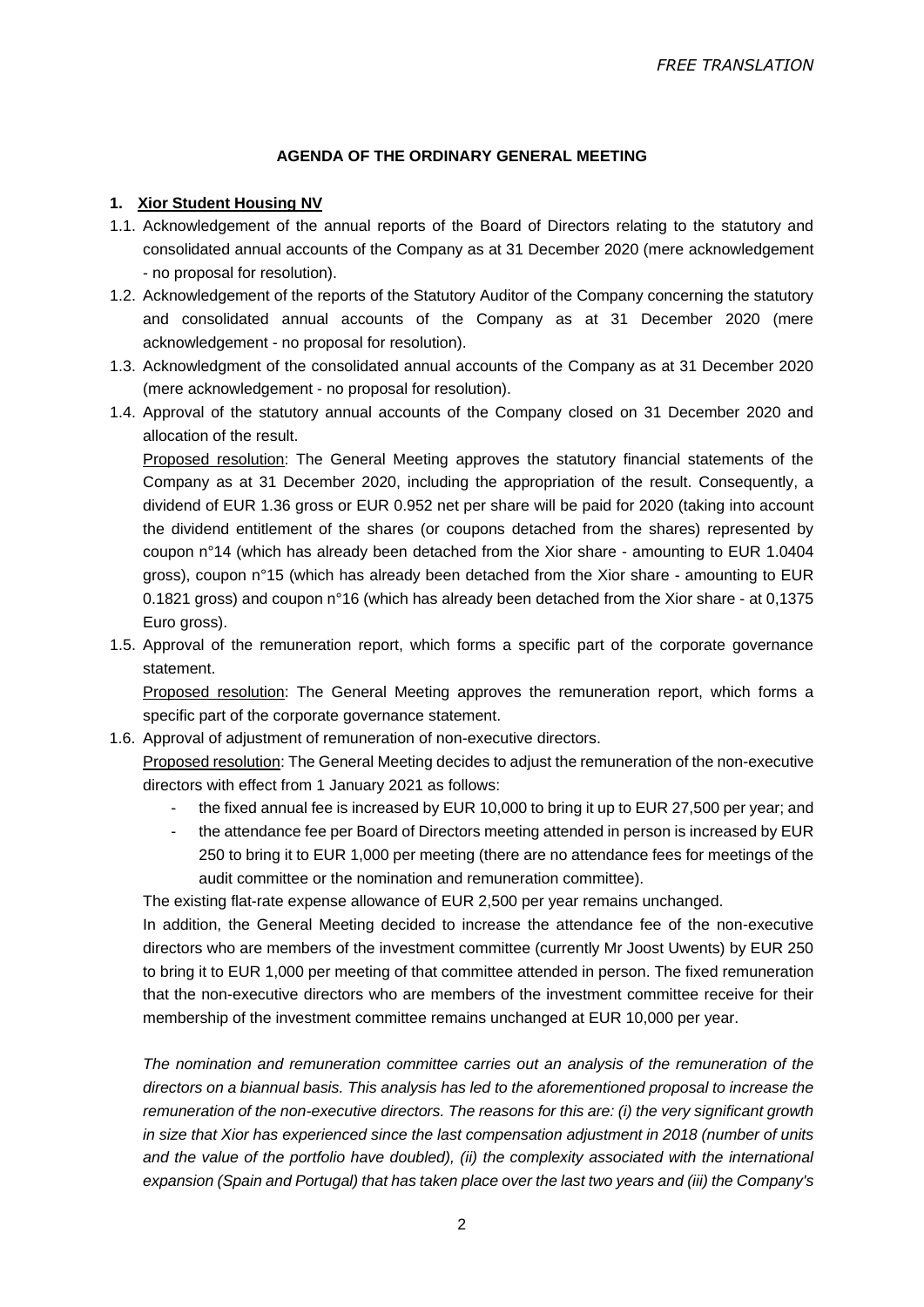*desire to be able to attract directors with a more international background and experience in order to accompany the aforementioned internationalisation in the best possible way.*

1.7. Appointment of new director.

Proposed resolution: The General Meeting decides, subject to approval by the FSMA, to appoint with immediate effect Ms Marieke Bax as non-executive independent director for a period of 4 years. Mrs. Marieke Bax meets the requirements set forth in provision 3.5 of the Corporate Governance Code 2020 (available on https://www.corporategovernancecommittee.be/). Ms. Marieke Bax will be remunerated in the same way as the other non-executive directors.

*Marieke Bax (°1961, Dutch nationality) holds an MA Law from the University of Amsterdam, an LLM from Cambridge University and an MBA from INSEAD. She has held management positions at, among others, Sara Lee, Hot-Orange and Gooseberry and has been a consultant at KPMG and Deloitte. She has directorship experience in various sectors and was, among others, a member of the supervisory board of VastNed Retail, a listed European property company specialising in retail property with assets in the Netherlands, France, Belgium and Spain, for eight years. Currently, she holds mandates at InPost (director and chairman of the audit committee), Vion Food (member of the supervisory board and chairman of the audit committee), Frontier Economics (director and chairman of the nomination committee) and Fastned (member of the supervisory board).*

- 1.8. Discharge to the directors of the Company. Proposed resolution: The General Meeting grants discharge to the directors of the Company for their mandate for the financial year ended 31 December 2020.
- 1.9. Discharge to the Company's Statutory Auditor. Proposed resolution: The General Meeting grants discharge to the Company's Statutory Auditor for its mandate for the financial year ended 31 December 2020.

### **2. Approval pursuant to Article 7:151 of the Code of Companies and Associations**

In connection with the financing of its operations, the Company has entered into the following (re)financing agreements: (i) an addendum to the existing credit agreement (*Revolving Loan Facility Agreement*) dated 21 December 2020 between the Company as borrower and ABN AMRO Bank NV as lender, whereby a credit enhancement for an amount of EUR 25,000,000 (to increase it from EUR 35,000,000 to EUR 60,000.000) was agreed, (ii) three credit agreements (2 *Term Loan Facility Agreements* dated 30 April 2020 and 19 February 2021 and 1 *Overdraft Facility Agreement* dated 18 December 2020) for respective amounts of EUR 10,000,000, EUR 25,000,000 and EUR 5,000,000 each between the Company as borrower and ING Belgium NV as lender including addenda dated 25 February 2021 to a) the Term Loan Facility Agreement of EUR 30,000.000 dated 5 May 2017, b) the Term Loan Facility Agreement of EUR 50,000,000 dated 12 April 2018, c) the Term Loan Facility Agreement of EUR 10,000,000 dated 22 May 2018, d) the Term Loan Facility Agreement of EUR 10,000,000 dated 30 April 2020, e) the Term Loan Facility Agreement of EUR 25,000,000 dated 31 January 2019 and f) the Overdraft Facility Agreement of EUR 5,000.000 dated 18 December 2020 in each case between the Company as borrower and ING Belgium NV as lender, (iii) a credit agreement (*Revolving Credit Agreement*) dated 22 January 2021 for EUR 25,000,000 between the Company as borrower and BNP Paribas Fortis NV as lender, and (iv) an ISDA Master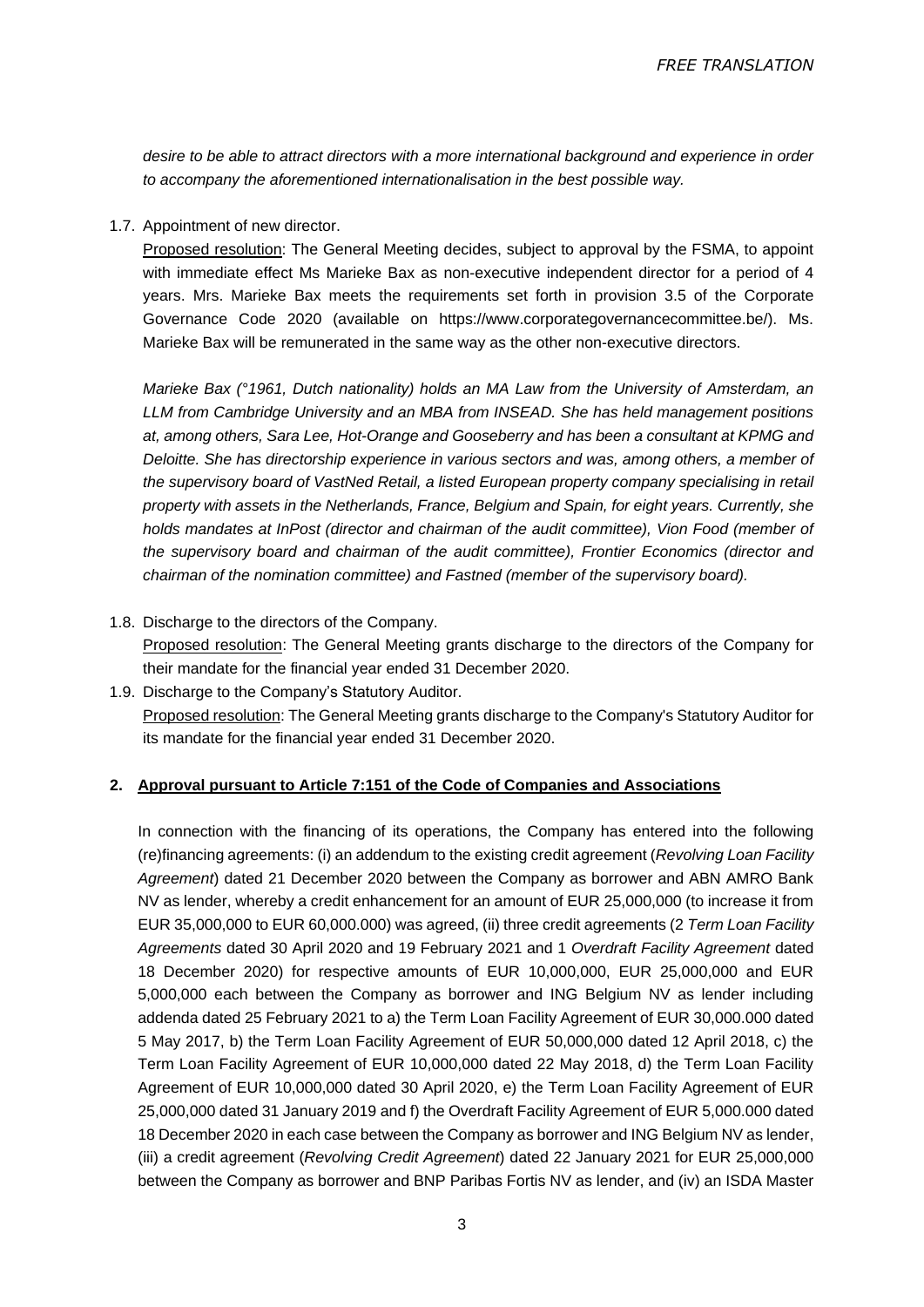Agreement (dated 1 February 2021) between Belfius Bank NV and the Company (together the "**Financing Agreements**"). These Financing Agreements contain, inter alia, provisions granting rights to third parties (in particular the financing banks, in this case ABN AMRO Bank NV, ING Belgium NV, BNP Paribas Fortis NV and Belfius Bank NV) that may have an impact on the assets of the Company or create a debt or an obligation for the Company (among others, cancellation of credit lines and/or immediate acceleration and repayment). The exercise of these rights is subject to a change of control (as defined in the respective Financing Agreements) over (or a public takeover bid on) the Company.

Proposed resolution: The General Meeting approves, with application of article 7:151 of the Companies and Associations Code, the fact that the Company is party to the Financing Agreements and that certain provisions of the Financing Agreements grant rights to third parties that affect the assets of the Company or create a debt or an obligation to be borne by the Company, the exercise of which is subject to a change of control (as defined in the respective Financing Agreements) over (or a public takeover bid for) the Company.

## **AGENDA OF THE EXTRAORDINARY GENERAL MEETING**

### **1. Renewal of the authorisation for authorised capital**

1.1. Acknowledgement of the special report of the Board of Directors in accordance with Article 7:199 of the Belgian Companies and Associations Code concerning the renewal and extension of the authorisation of the authorised capital, describing the special circumstances in which the authorised capital may be used and setting out the purposes for which it may be used.

# **As it is a mere acknowledgement, no proposal for a decision has been included in respect of this agenda item.**

<span id="page-3-0"></span>1.2. Proposal for resolution to renew the authorisation granted to the Board of Directors by the Extraordinary General Meeting of 6 November 2019, for a period of five years from the publication of the resolution of this Extraordinary General Meeting in the Annexes to the Belgian Official Gazette, to increase, renew and extend the capital on one or more occasions, under the conditions set out in the aforementioned report.

**The Board of Directors invites you to approve the authorisation by separate vote on each of the sub-agenda items (a) and (b), with a vote on sub-agenda item** Fout! Verwijzingsbron niet gevonden. **only if the sub-agenda item** Fout! Verwijzingsbron niet gevonden. **is not approved.** 

- (a) Proposal for resolution to grant an authorisation to the Board of Directors in respect of:
	- i. capital increases by way of contribution in cash which provide for the possibility for the shareholders of Xior Student Housing to exercise their statutory preferential subscription right or irreducible allocation right, to increase the capital during five years with a maximum amount of 50% of the amount of the capital on the date of the extraordinary general meeting, being two hundred twenty-seven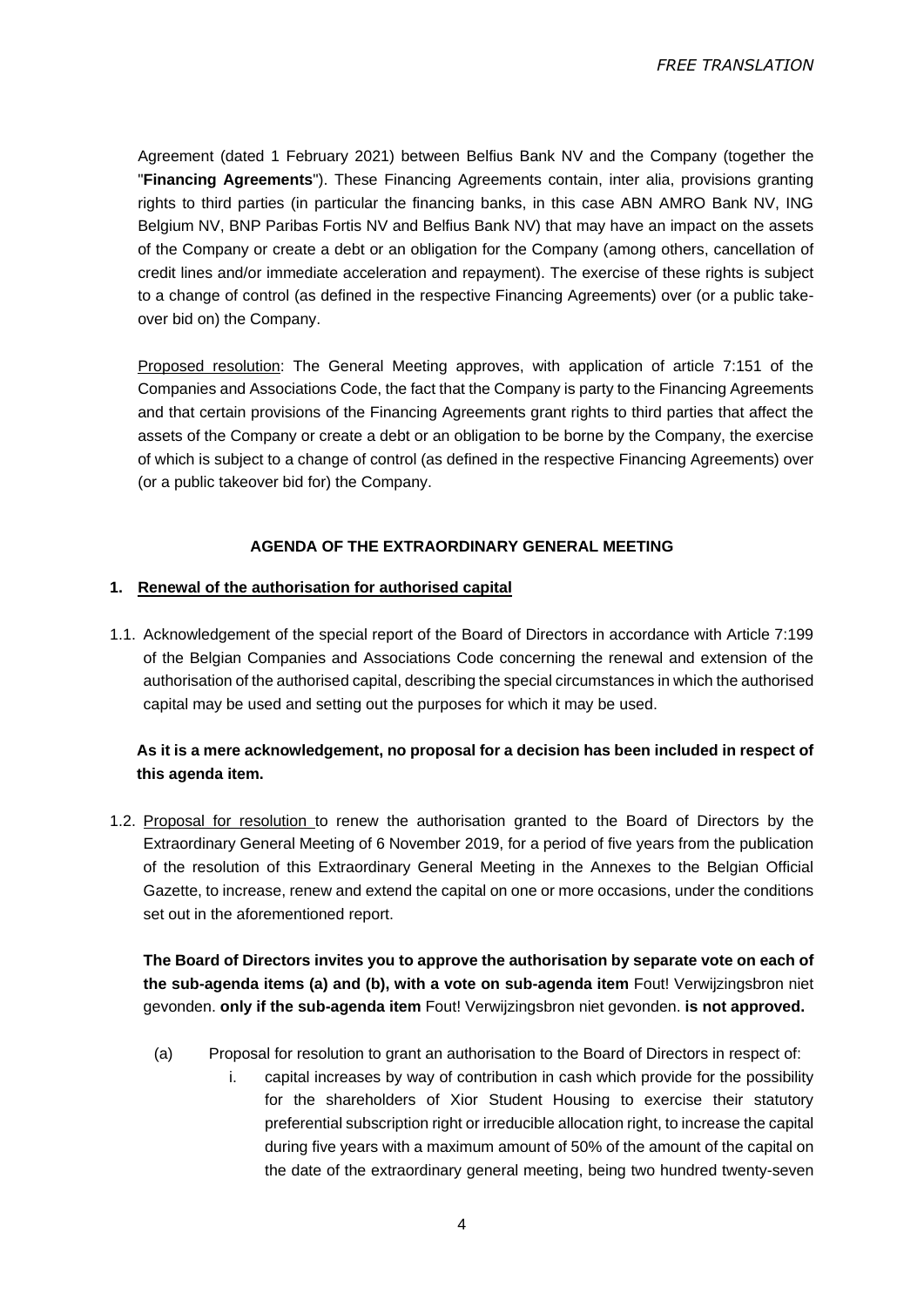million three hundred one thousand five hundred sixty-one euros (EUR 227,301,561.00);

- ii. capital increases in the framework of the distribution of an optional dividend, to increase the capital during five years with a maximum of 50% of the amount of the capital on the date of the extraordinary general meeting, being two hundred and twenty-seven million three hundred and one thousand five hundred and sixtyone euro (EUR 227,301,561.00);
- iii. capital increases by way of contribution in cash, which do not provide for the possibility for Xior Student Housing's shareholders to exercise their statutory preferential subscription right or irreducible allocation right, to increase the capital during five years by a maximum amount of 10% of the amount of the capital on the date of the extraordinary general meeting, being forty-five million four hundred and sixty thousand three hundred and twelve euro and twenty eurocents (EUR 45,460,312.20);
- iv. capital increases by contribution in kind, and any capital increases other than those mentioned above, to increase the capital during five years with a maximum of 10% of the amount of the capital on the date of the Extraordinary General Meeting, being forty-five million four hundred and sixty thousand three hundred and twenty-two eurocents (EUR 45,460,312.20);

it being understood that, in any event, the Board of Directors will never be able to increase the capital by more than the statutory maximum, i.e. 100% of the amount of the capital (four hundred and fifty-four million six hundred and three thousand one hundred and twenty-two euro (EUR 454,603,122.00)) during the five-year period of this authorisation.

- (b) (b) If the proposal under 1.2(a) is not approved, proposal to grant an authorisation to the Board of Directors in respect of:
	- i. capital increases by way of contribution in cash which provide for the possibility of the shareholders of Xior Student Housing to exercise their statutory preferential subscription right or irreducible allocation right, to increase the capital for a period of five years by a maximum amount of 50% of the amount of the capital on the date of the extraordinary general meeting, being two hundred twenty-seven million three hundred one thousand five hundred sixty-one euros (EUR 227,301,561.00);
	- ii. capital increases in the framework of the distribution of an optional dividend, to increase the capital for a period of five years by a maximum amount of 50% of the amount of the capital on the date of the extraordinary general meeting, being two hundred twenty-seven million three hundred one thousand five hundred sixtyone euro (EUR 227,301,561.00);
	- iii. (a) capital increases by way of contribution in cash which do not provide for the possibility of the shareholders of Xior Student Housing to exercise their statutory preferential subscription right or irreducible allocation right, (b) capital increases by way of contribution in kind, and (c) any capital increases other than those mentioned above, to increase the capital during a period of five years with a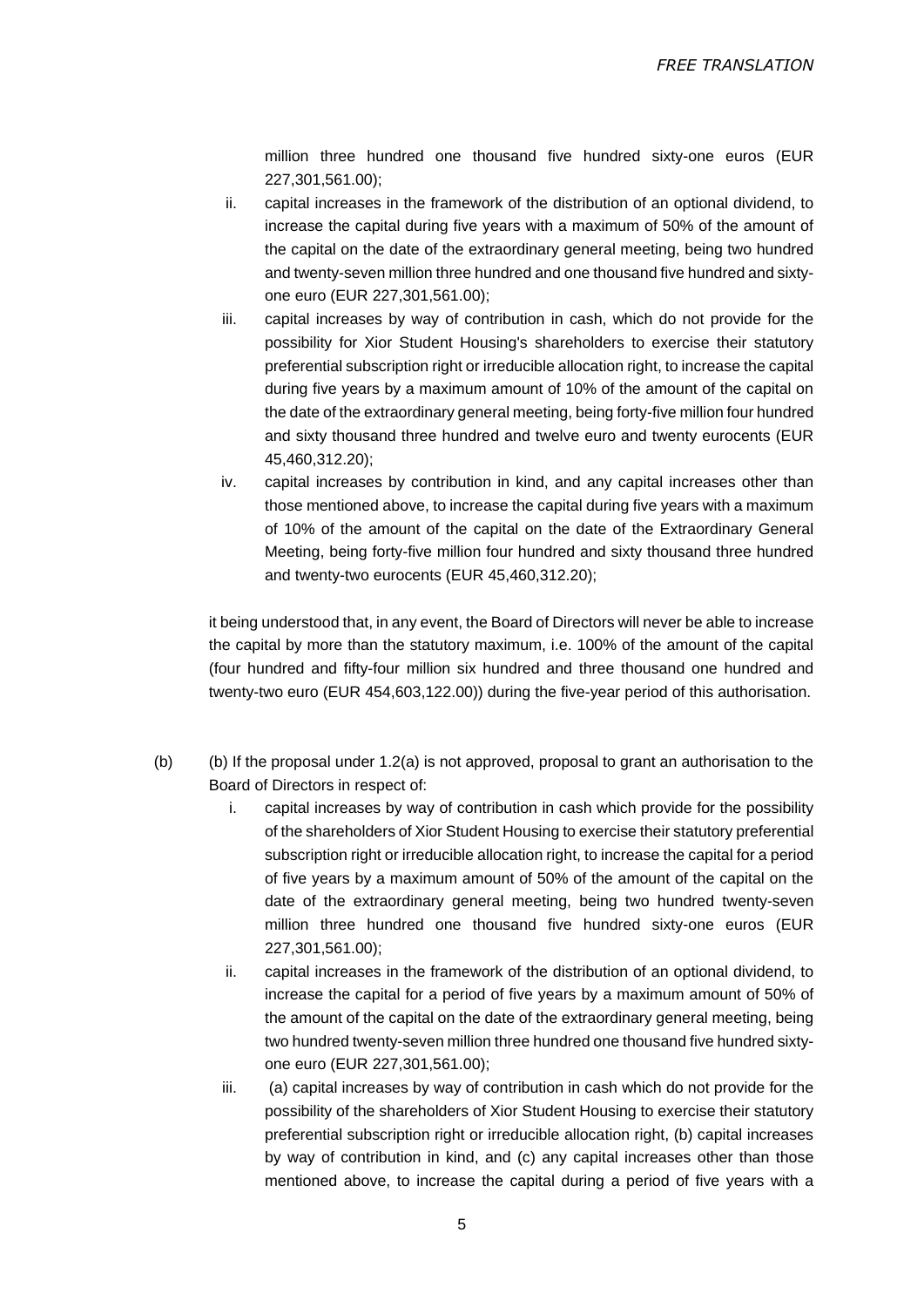maximum amount of 10% of the amount of the capital on the date of the extraordinary general meeting, being forty-five million four hundred and sixty thousand three hundred and twelve euro and twenty eurocents (EUR 45. 460.312,20);

it being understood that, in any event, the Board of Directors will never be able to increase the capital by more than the statutory maximum, i.e. 100% of the amount of the capital (four hundred and fifty-four million six hundred and three thousand one hundred and twenty-two euro (EUR 454,603,122.00)) during the five-year period of this authorisation.

Pursuant to this new authorisation, Article 7 of the Articles of Association ("Authorised Capital") shall be amended accordingly to bring it in line with the relevant approved (alternative) proposals and the aforementioned report, by:

- i. In the first paragraph of Article 7, replacing the entire text with the following : "*The board of directors is authorised to increase the capital, in one or more instalments, on such dates and under such conditions as it shall determine:*
	- (a) *for capital increases by way of contribution in cash whereby it is provided that the Company's shareholders may exercise their statutory preferential subscription right or irreducible allocation right, up to a maximum amount of two hundred and twenty-seven million three hundred and one thousand five hundred and sixty-one euros (EUR 227,301,561.00)*
	- (b) *for capital increases in connection with the distribution of an optional dividend, up to a maximum amount of two hundred and twenty-seven million three hundred and one thousand five hundred and sixty-one euros (EUR 227,301,561.00)*
	- (c) (IN CASE OF APPROVAL OF THE PROPOSAL UNDER 1.2 (a):) *for capital increases by way of contribution in cash which do not provide for the possibility of the Company's shareholders to exercise their statutory preferential subscription right or irreducible allocation right, up to a maximum amount of forty-five million four hundred and sixty thousand three hundred and twelve euro and twenty eurocents (EUR 45.460,312.20)*  OR IN CASE OF APPROVAL OF THE PROPOSAL UNDER 1.2 (b):] *For (a) capital increases by way of contribution in cash which do not provide for the possibility of Xior Student Housing's shareholders to exercise their statutory preferential subscription right or irreducible allocation right, (b) capital increases by way of contribution in kind, and (c) any other capital increases other than those mentioned above, up to a maximum amount of forty-five million four hundred and sixty thousand three hundred and twenty-two eurocents (EUR 45,460,312.20)*
	- (d) ONLY IN CASE OF APPROVAL OF THE PROPOSAL UNDER 1.2(a):] *for (a) capital increases by way of contribution in kind, and (b) any capital increases other than those mentioned above, up to a maximum amount of forty-five million four hundred and sixty thousand three hundred and twelve euro and twenty eurocents (EUR 45,460,312.20)*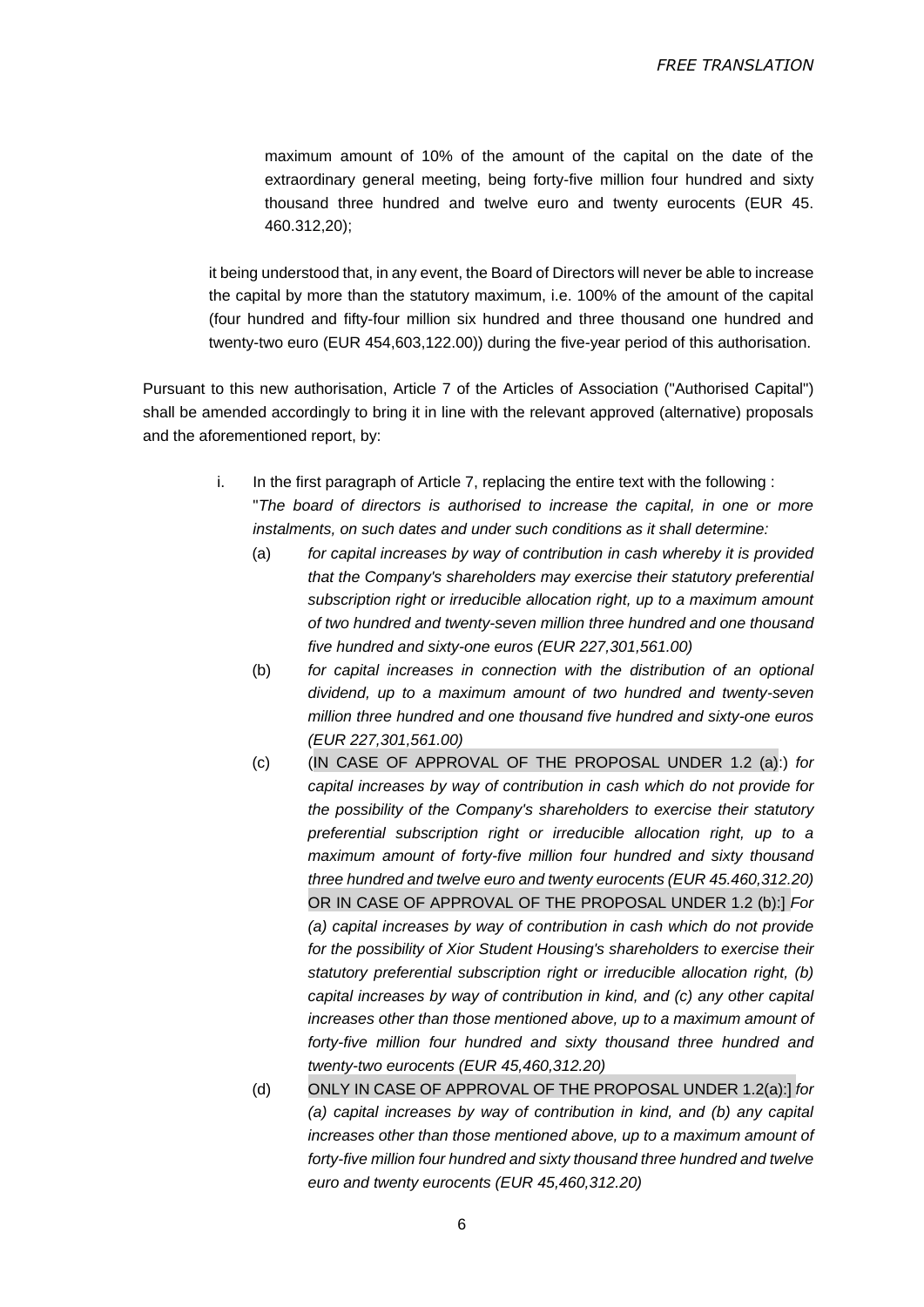*it being understood that the Board of Directors may never increase the capital by more than the statutory maximum amount, being 100% of the amount of the capital* (*four hundred and fifty-four million six hundred and three thousand one hundred and twenty-two euros (EUR 454,603,122.00)*) *on the date of the extraordinary general meeting of [to be completed: 20 May 2021 or, in the case of a "carens" meeting: 15 June 2021].* ";

ii. in the second paragraph, replacing the entire text with the following text: *"This authorisation is valid for a period of five years from the publication in the annexes to the Belgian Official Gazette of the minutes of the extraordinary general meeting of [to be completed: 20 May 2021 or, in the case of a "carens" meeting: 15 June 2021 ].* ";

If the proposal to authorise the Board of Directors and the associated amendment of the articles of association is not approved, the existing authorisation approved on 6 November 2019 will continue to apply and the relevant part of Article 7 of the current articles of association will remain unchanged.

## **2. Amendments to the articles of association**

Proposal for resolution to bring the articles of association into line with the Belgian Code of Companies and Associations and other recent legislative changes, taking into account the existing characteristics of the Company, without changing its legal form or object:

- whose seat will be in the Flemish Region;
- whose address, which shall not be reproduced in the articles of association, is at Mechelsesteenweg 34 box 108, 2018 Antwerp, in the jurisdiction of the Antwerp Business Court, Antwerp section;
- whose website i[s www.xior.be a](http://www.xior.be/)nd which uses the e-mail address ir@xior.be for its relations with the shareholders, the directors and the statutory auditor, which shall be stated in the Articles of Association, and it being understood that the Company may at any time create, change and announce another website and/or e-mail address, which may or may not be stated in the Articles of Association;
- whose capital is fixed at four hundred and fifty-four million six hundred and three thousand one hundred and twenty-two euro zero cent (€ 454,603,122.00) and is represented by twenty-five million two hundred and fifty-five thousand seven hundred and twenty-nine (25,255,729) shares without designation of nominal value, each representing 1/25,255,729th of the capital, and which are of the same class and enjoy the same rights and benefits;
- whose shares are freely transferable;
- which will be managed according to the one-tier board model, whereby the board of directors will be composed of at least five (5) directors;
- the effective management of which shall be entrusted to at least two natural persons who satisfy the requirements of good repute and professionalism as laid down in the applicable regulations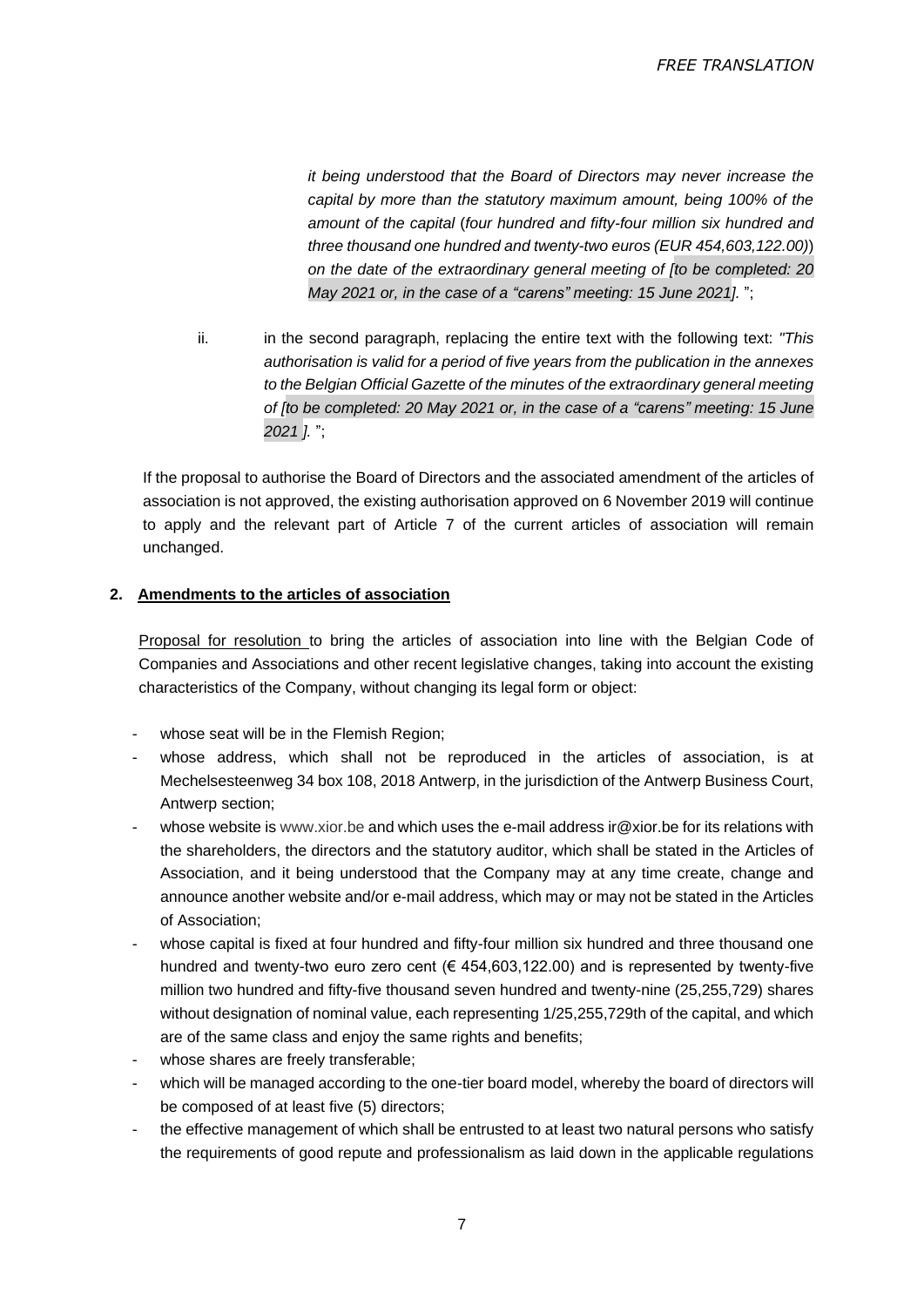on regulated property companies and who do not fall within the scope of the prohibitions laid down in the applicable regulations on regulated property companies;

- whose daily management may be assigned to one or more persons, whether or not they are directors, who may also represent the Company within the limits of the daily management;
- which, without prejudice to special proxies, may be represented externally by two directors acting jointly or, within the limits of the daily management, by one managing director acting alone,

and on this occasion to restate, renumber, add to and/or simplify the articles of association where necessary, but without altering the essential provisions, it being understood that the word "purpose" will be changed to "object" where necessary, the references to "management committee" will be deleted, the references to legal provisions have been updated where necessary and then to adopt a completely new text for the articles of association in accordance with the draft that has been made available to all shareholders on the website and is available at the Company's registered office. Through the same channels, the shareholders will also be able to take note of a comparative document showing the changes compared to the current articles of association.

**The Board of Directors invites you to approve the amendments to the various articles of the Articles of Association in order to bring them into line with the Belgian Companies and Associations Code and other recent legislative amendments.**

### **3. Special powers - coordination of articles of association**

3.1. Proposal for resolution to grant power of attorney to the members of the Board of Directors, each of them acting alone and with the right of substitution, to perform all acts necessary or useful for the implementation of the resolutions passed.

### **The Board of Directors invites you to approve and grant this special power of attorney.**

3.2. Proposal for resolution to authorise Pieter Bogaert, Julie Vuylsteke, Véronique Bal, Andries De Smet and Sofie Robberechts, each of them acting individually and with the right of substitution, to carry out all acts necessary or useful for the completion of the formalities (including, but not limited to the drafting and signing of all necessary documents and forms) with a view to (i) the filing of these minutes with the registry of the competent Corporate Court, (ii) the publication thereof in the Annexes to the Belgian Official Gazette, and (iii) if necessary, the registration/amendment/deletion of the data in the Crossroads Bank for Enterprises.

# **The Board of Directors invites you to approve and grant this special power of attorney.**

3.3. Proposal to authorise the civil-law notary and all his associates, each of them acting individually, to carry out the formalities of publication and to ensure the filing of the new text of the articles of association.

### **The Board of Directors invites you to approve and grant this special power of attorney.**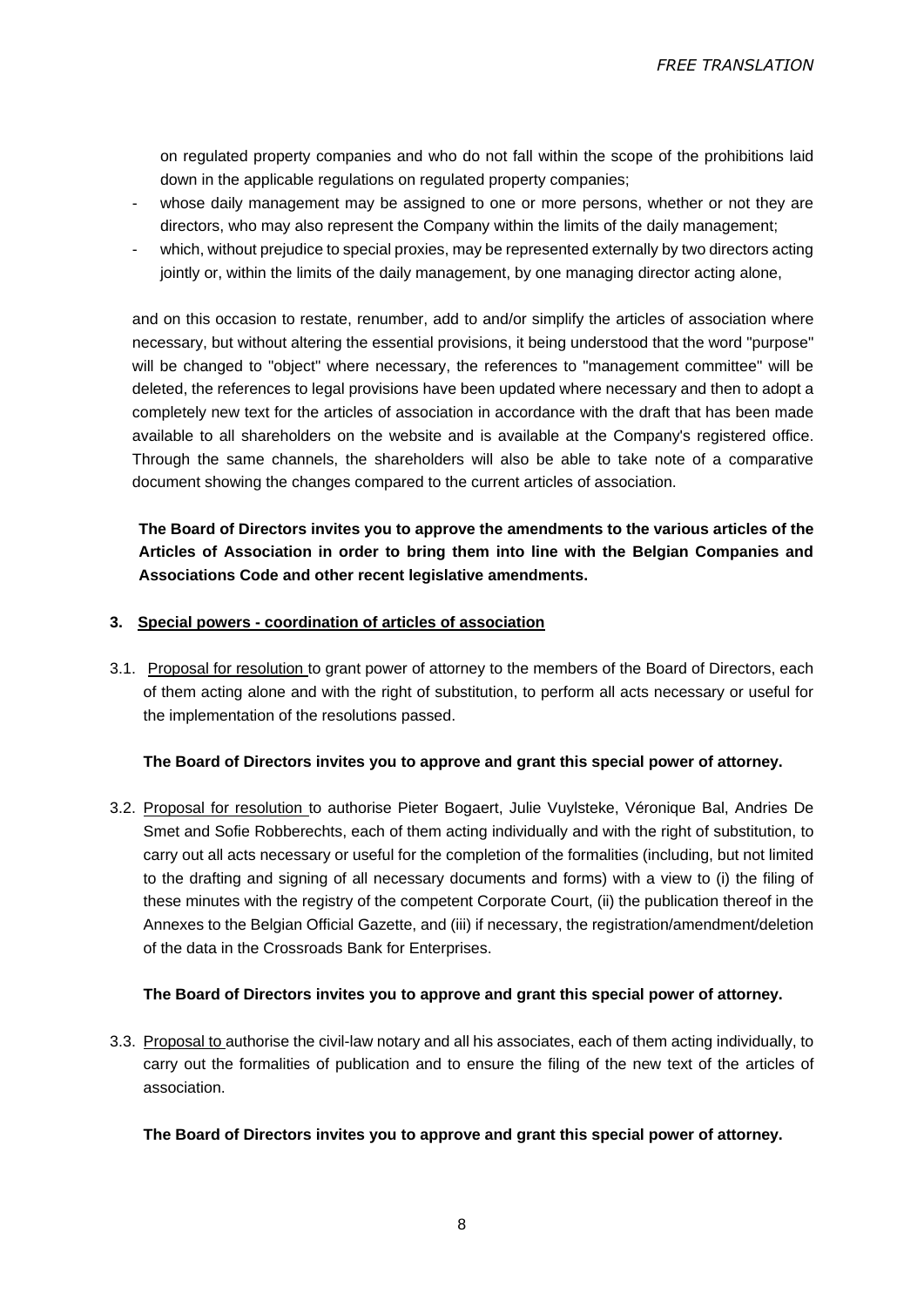### **Information for shareholders**

Please note that all dates and hours listed below are final deadlines and will not be extended due to weekends, public holidays or any other reason.

*Approval of the amendment of the articles of association and other decisions to be taken at the*  **extraordinary general meeting**: It is specified that in order to approve the increase of the authorised capital (agenda item [1.2\(a\),](#page-3-0) and 1.2(b)) as well as the amendment of the articles of association to the Belgian Code of Companies and Associations (CCA) and other recent legislative changes (agenda item 2), the presence or representation of at least half of the capital is required (except in the case of a second extraordinary general meeting which will be held if the first extraordinary general meeting does not reach the required attendance quorum, and which will be able to deliberate validly regardless of the part of the capital present or represented), as well as a majority of at least three/fourths of the votes cast at the meeting.

In case the required quorum would not be reached at the extraordinary general meeting of 20 May 2021, a second extraordinary general meeting shall be convened on 15 June 2021 at 11:00 a.m. with the same agenda *mutatis mutandis*.

*Amendment of the agendas*: Shareholders who alone or jointly hold at least 3% of the capital of the Company shall be entitled to have items placed on the agenda of respectively the ordinary general meeting and/or the first extraordinary general meeting and to submit proposed resolutions (relating to items included or to be included on the agenda).

The requests to that effect must reach the Company by 28 April 2021 at the latest by ordinary mail (Mechelsesteenweg 34, box 108, 2018 Antwerp) or by e-mail (ir@xior.be) (Article 7:130 of the Belgian Code of Companies and Associations). The Company shall acknowledge receipt of the requests by email or by letter within a period of 48 hours from receipt. More detailed information on the rights pursuant to Article 7:130 of the Belgian Companies and Associations Code is made available to shareholders on the website of the Company (http://www.xior.be/nl/investor/investor-relations).

If the Company receives any requests to supplement the agendas and/or proposed resolutions, it shall (i) add such proposed resolutions to its website as soon as possible after receiving them, and (ii) publish amended agendas and amended proxy forms on its website, no later than 5 May 2021 **.**

*Formalities for admission and exercise of voting rights*: In order to be represented and exercise voting rights at the ordinary general meeting and/or the first extraordinary general meeting, shareholders must comply with the provisions of Articles 26 and 27 of the Company's articles of association. In order to be admitted to the meeting, shareholders must prove that they are the actual owner of the shares concerned.

*Registration*: Only persons who are shareholders of the Company on the Record Date (as defined below) may participate in the ordinary general meeting and/or the first extraordinary general meeting and exercise the voting rights therein, on the basis of the accounting registration of the shares in the name of the shareholder on the Record Date, either by their registration in the share register or by their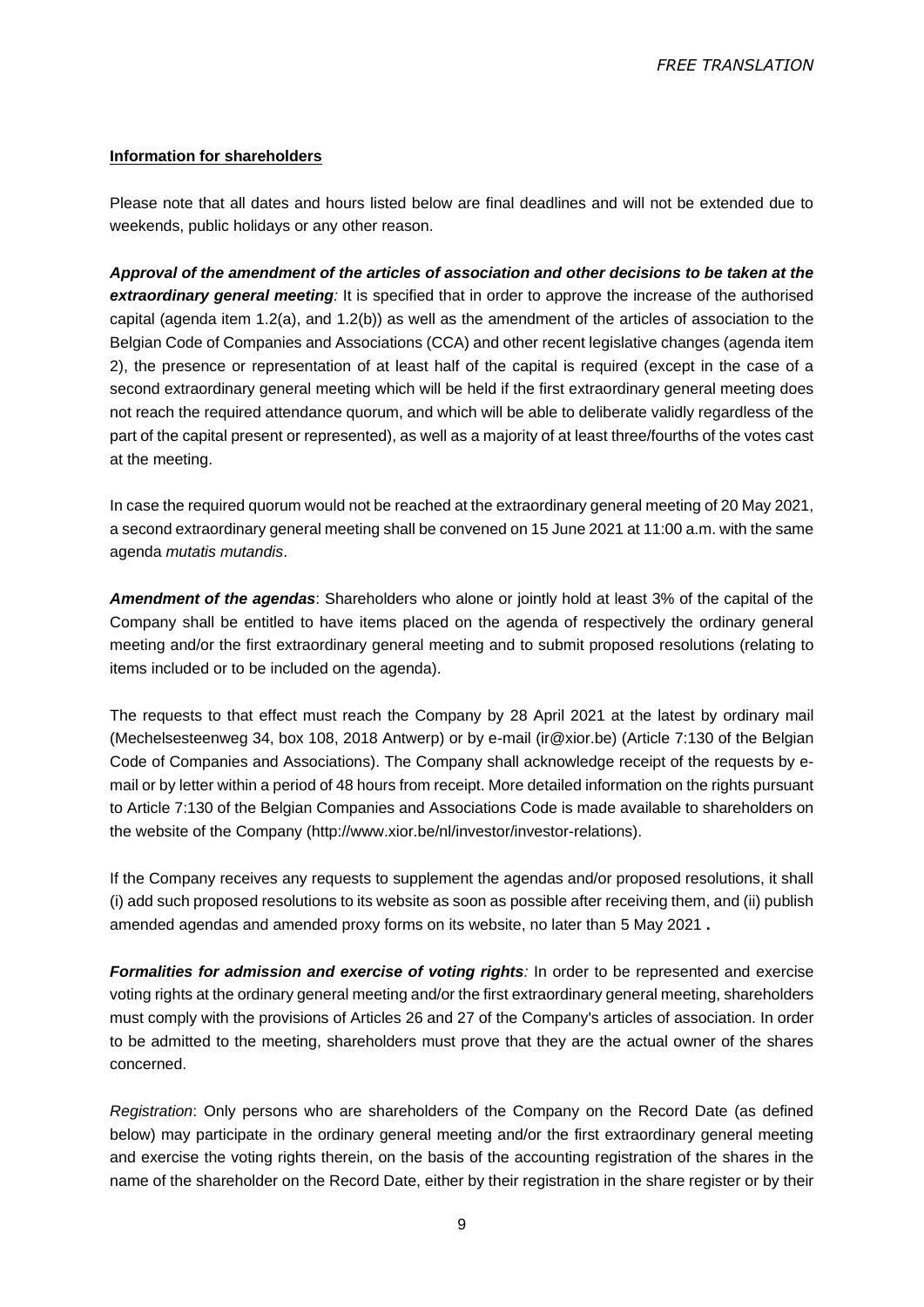registration in the accounts of a recognised account holder or a settlement institution, regardless of the number of shares held by the shareholder on the date of the meetings. **6 May 2021 (24:00 hours Belgian time)** shall be the record date (the "**Record Date**").

*Confirmation of participation:* Shareholders who wish to participate in the ordinary general meeting and/or the first extraordinary general meeting should, before or at the latest on **14 May 2021,** notify their intention to do so: electronically to ABN AMRO Bank N.V. via www.abnamro.com/shareholder (in case of dematerialised shares whether or not through a financial intermediary at the instruction of the shareholder); via e-mail to the Company, ir@xior.be; or by mail to the Company, Mechelsesteenweg 34, bus 108, 2018 Antwerpen. Holders of dematerialised shares must enclose with the notification a certificate issued by a recognised account holder or a settlement institution certifying the number of dematerialised shares registered in the shareholder's name in its accounts on the Record Date with which the shareholder has indicated its intention to participate in the ordinary general meeting and/or the first extraordinary general meeting. In the event of electronic notification to ABN AMRO Bank N.V., the authorised account holder or the settlement institution shall provide such certificate electronically via the following website: www.abnamro.com/intermediary.

**Proxy:** Each shareholder may be represented at the ordinary general meeting and/or the first extraordinary general meeting by Mr Christian Teunissen, managing director of the Company, by means of a proxy with specific voting instructions.

A power of attorney can be issued in two ways:

- By using ABN AMRO's platform [\(w](http://www.abnamro.com/shareholder)ww.abnamro.com/evoting): if a shareholder has registered via this platform, the shareholder can give a proxy with voting instructions via an electronic form;
- By using a written power of attorney, for which a form is available at the registered office of the Company or can be downloaded from its website (http://www.xior.be/nl/investor/investorrelations).

The proxy or proxies must arrive at the Company's registered office via the abovementioned ABN AMRO platform, by ordinary mail (Mechelsesteenweg 34, box 108, 2018 Antwerp) or by e-mail (ir@xior.be) no later than 14 May 2021. The shareholders are requested to follow the instructions set out in the proxy form in order to be validly represented. In addition, shareholders wishing to be represented will have to comply with the registration and confirmation procedure mentioned above.

In the event that the quorum is not reached at the first extraordinary general meeting on 20 May 2021, the proxy given for this meeting shall also apply to the second extraordinary general meeting which shall be convened, if necessary, on 15 June 2021, with the same agenda, provided that the shareholder wishing to be represented again complies with the above-mentioned registration and confirmation procedure.

**Written questions:** Shareholders may exercise their right to ask questions. Written questions to the directors or the statutory auditor should be submitted by ordinary mail or by e-mail to the registered office of the Company (Mechelsesteenweg 34, box 108, 2018 Antwerp; ir@xior.be) at the latest on 14